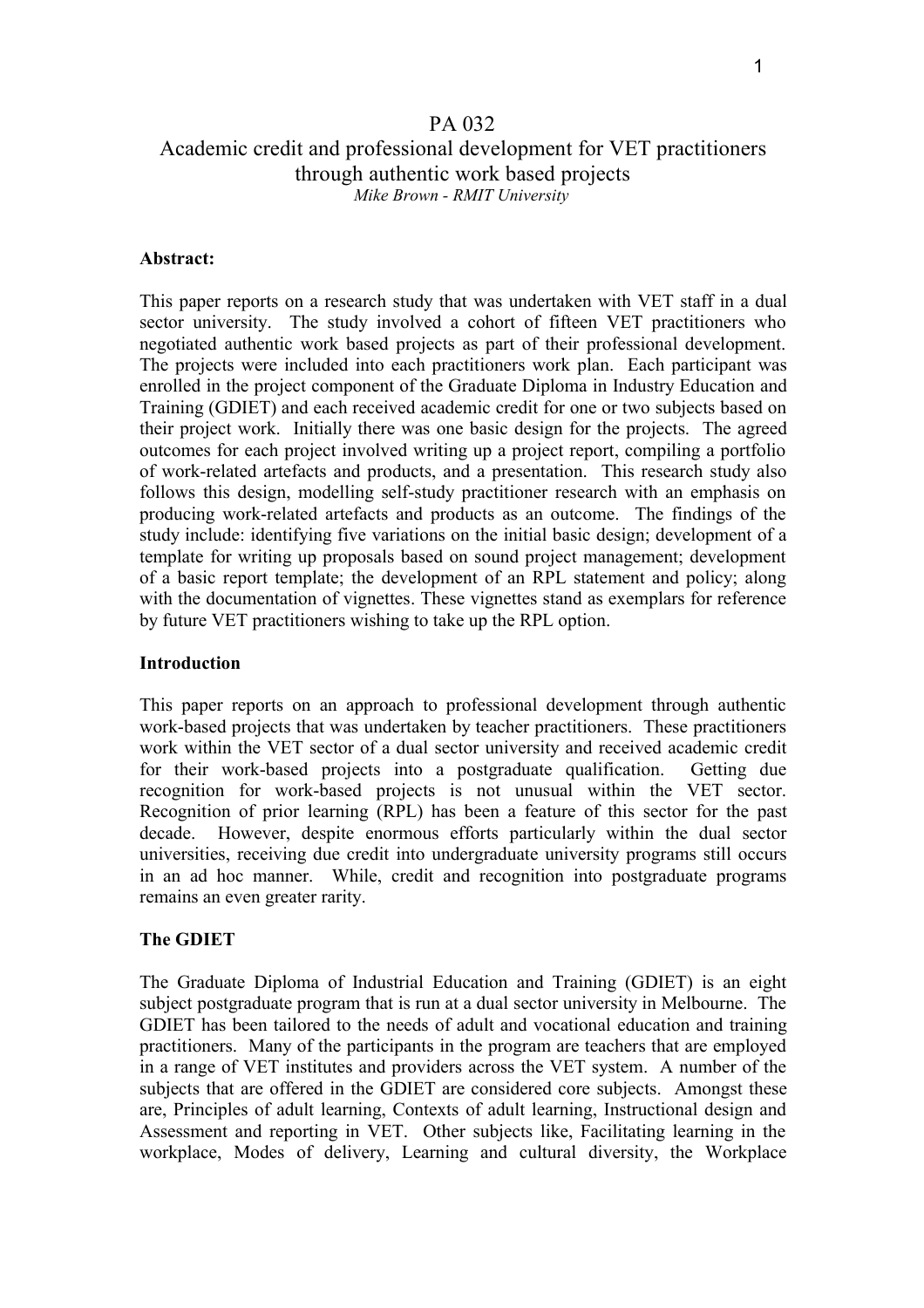practicum, and the Negotiated minor and major workplace projects (equivalent to two subjects) are all electives.

Each subject is equivalent to 12 credit points; a common formula for each subject is five days of attendance across a semester. Due to work commitments of teachers, these sessions are often run on Saturdays, from 9am to 4pm, two to three weeks apart. Mostly there are two assessment requirements for a subject. The first is a minor assignment usually an essay of approximately 1400 words, or an exercise or activity that is considered equivalent. The second is a major assignment of approximately 3000 words, or some task that is considered equivalent. Most lecturers consider attendance for the group processes and classroom interactions to be as important as the assessment tasks, though they do not assign a formal mark for these aspects.

All participants are eligible to apply for recognition of prior learning for any subject that they believe that they have satisfied prior to enrolling. The subject that the most participants apply and receive RPL for is the Assessment and reporting in VET subject. Participants who have a Certificate IV in Workplace Assessing can apply for credit transfer. Credit transfer is different to RPL in that credit transfer occurs when the participant has completed an equivalent subject within an accredited program or qualification.

RPL, on the other hand, is granted for a subject when a student can provide evidence that very similar knowledge and skills have already been developed through life or work experience to those that are developed through completing a particular subject. Working from the list of learning outcomes for a subject, a student can build up a portfolio of evidence to support their claim. Most VET practitioners would argue that RPL is as objective as any assessment process within VET. As it is the subject of the same principles and practices of assessment. However, RPL can have a subjective or at least, an interpretative aspect, with regard to decisions about the matching of evidence to learning outcomes, and assumptions about the near and far transfer of learning.

Subject exemption and credits through RPL and credit transfer are capped at a maximum limit of 50% of the subjects within a program. This means that within the GDIET four of the subjects can be obtained in this way and the remainder must be completed through the normal coursework requirements. Besides the subject on Assessment, there are three subjects that have been designed with project work in mind. These are the Negotiated minor workplace project, the Major workplace project (equivalent to two subjects) and the Workplace practicum.

### **Work-based learning**

In the early 1990s, there was a push to expand the provision of vocational education and training beyond the campus based delivery within institutions and includes onthe-job training in actual workplaces. As workplaces changed and restructured, there was a need to provide skills training and upgrading to an existing mature age workforce. With this push came an argument for work-based learning. On the one hand experienced VET practitioners needed to learn more about work-based learning because more were being asked to swap from their college classrooms to the shopfloor and the lunchroom as the environment and context where they were to provide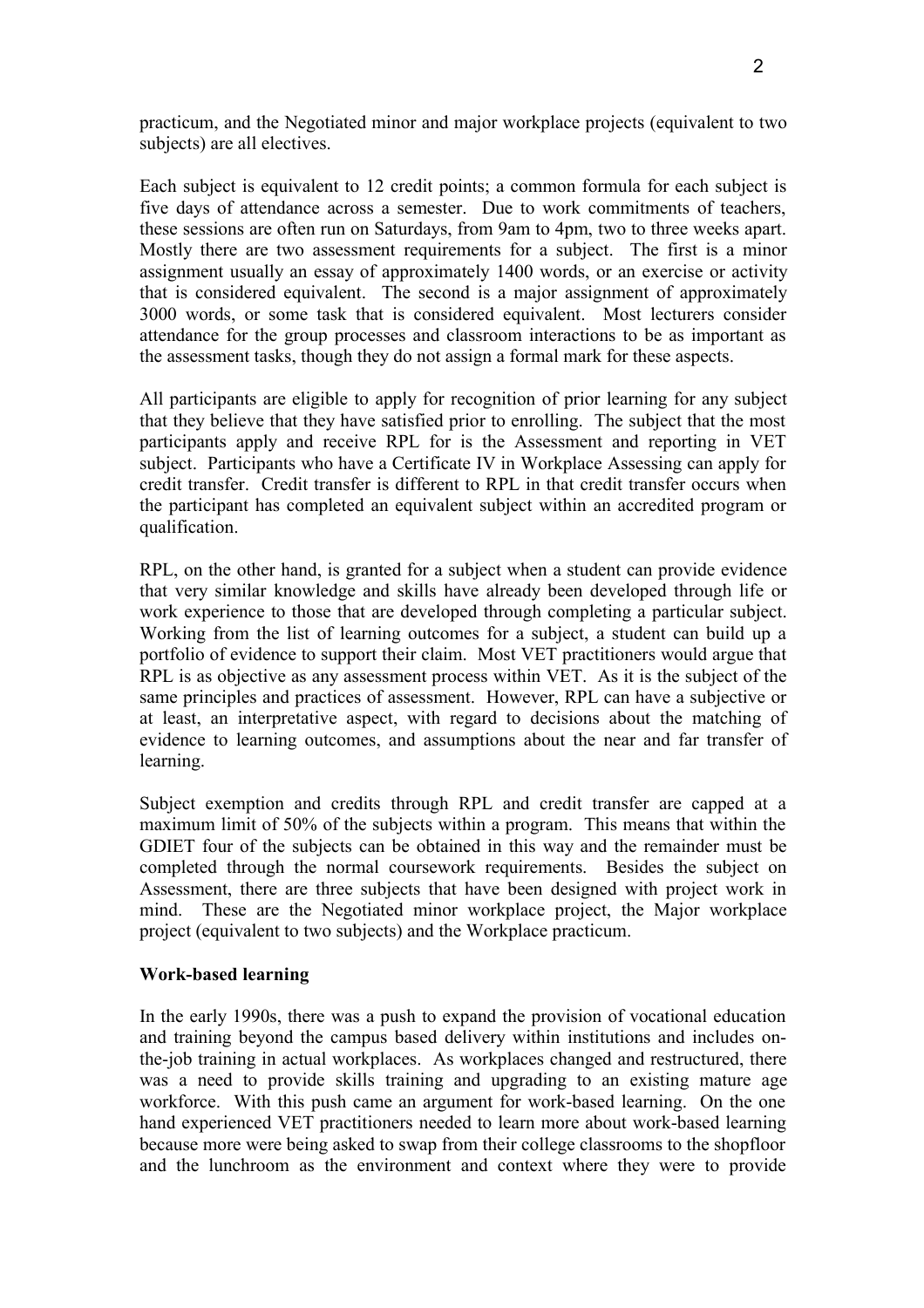training programs. In fact, some interesting research indicated that rather than training for the sole reason of providing access to credentials, it was considered more powerful to align training to programs that involved organisational change, (Sefton, Deakin & Waterhouse 1994; Sefton, Cooney & Waterhouse 1995; Virgona et al. 1998; Waterhouse 1996 & 1999; Sefton 2000).

Offering training on-the-job provided many opportunities for authentic and powerful learning that was specific to the processes, practices and environment where the learners worked. This provided learners with a familiar learning context where they had first hand practical knowledge. Amongst the pedagogical and curriculum implications of this for VET practitioners were that generalisations could give way to concrete specifics. VET practitioners could utilise these authentic environments to customise and contextualise their programs to the realities of the workplace. Similarly, there could also be a strategic alignment between the realities and requirements of the work role and the learning activities with the assessment tasks.

Worker/learners working alongside creative educators in these work-based programs achieve impressive results through authentic innovative projects. These programs often involve showcasing opportunities where the worker/learners achievements are presented to stakeholders. These often include a presentation of the work-related projects. Interestingly, these showcasing occasions provide significant bridging moments and intersections to occur between VET providers, teachers, worker/learners, managers and other work-based stakeholders and employees.

## **The dual mandate: strategic alignment in professional development**

The word 'strategic' is used within the management literature as a term to denote that there are hierarchical levels of strategies needed throughout an organisation. Further, co-ordination and alignment is needed between specific objectives of a smaller business unit and that of the vision and more general aims of the whole organisation.

The problem with some professional development programs and initiatives is that many don't effect any real change. They are not strategic. Therefore a question for professional development people is 'how can new learning from professional development result in substantial and sustained change? In addressing this issue with regard to professional development in VET, the emphasis on work-based learning has become strategic and the preferred approach. The federal and state funding agencies want accountability and this is delivered through evidence of actual change.

When VET teachers were required to implement competency-based training across the system, federal and state funded initiatives flowed, but not so that VET practitioners could attend university-based lectures on CBT. Many university lecturers were openly hostile to CBT and its history. At the very least, a number of university lecturers would have presented 'the debates around CBT'. Rather, the funding was tied to the doing of projects that actually implemented competency-based programs. This ensured that implementation was foremost on the agenda. To support this strategy, action learning was used to underpin all of these projects. This initiative was known as CBT-in-action.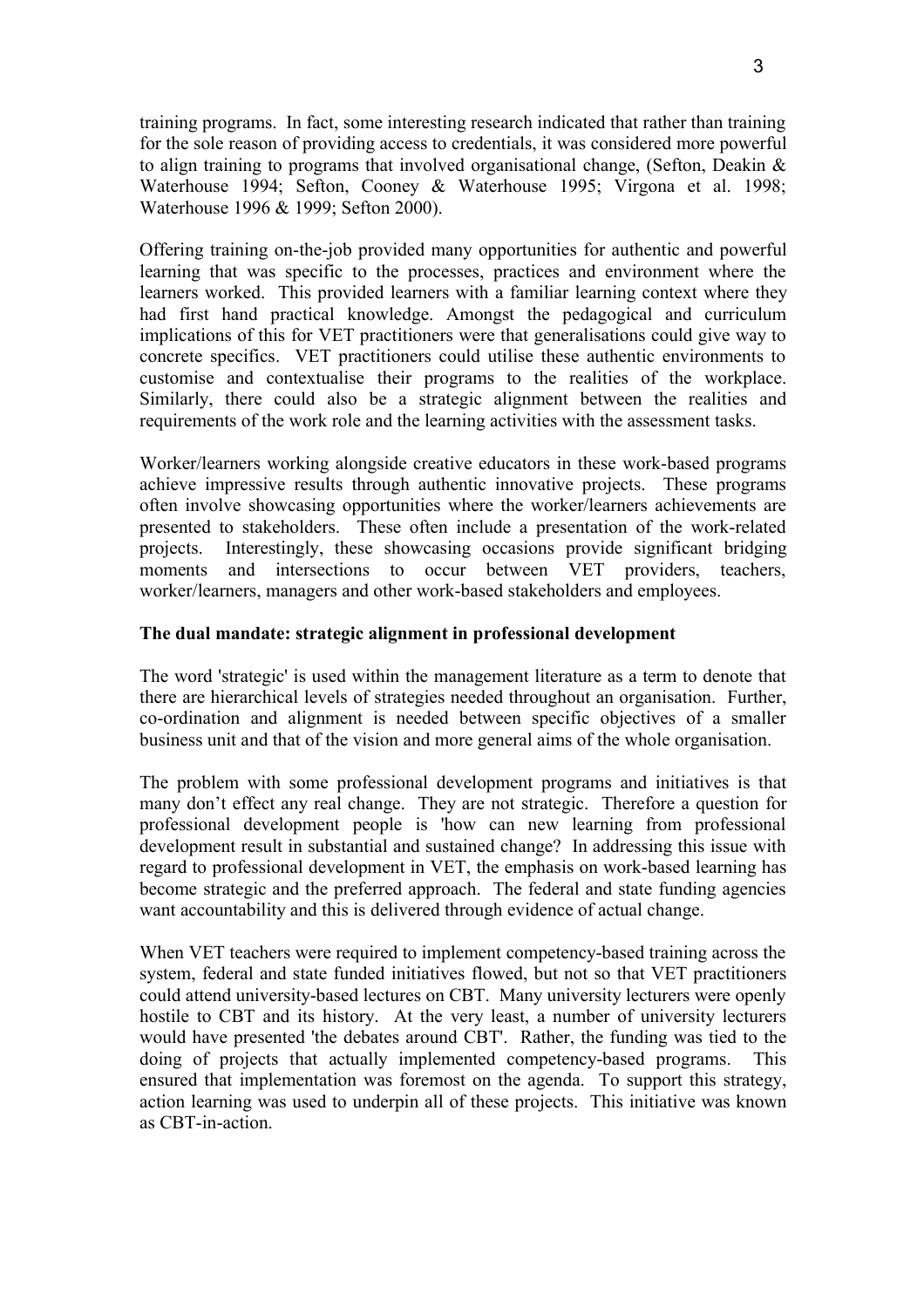Similarly, when training packages were introduced to assist with actual implementation, federal and state monies were made available specifically for professional development projects that strategically aligned and advanced the specific objectives of the training system (ie. Framing the future). In more recent times, to assist the take up and develop of flexible learning across the system, funds have been made available for projects that make this happen (ie. Learnscope).

It is now generally acknowledged that people learn to do their work through a mixture of approaches. The three streams that are most often cited as the way that people develop their work-related learning are, structured off-the-job learning experiences and activities, structured on-the-job experiences and activities and also unstructured on-the-job experiences, (Billett 2001, Henry et al 2001). Amongst the on-the-job experiences are the development opportunities that occur through engaging with routine and non-routine situations and activities. At the forefront of these are workbased projects.

# **Learning through authentic work-based projects**

Development opportunities arise in almost every workplace in the form of authentic work-based projects. As a person does a project they are engaging in a wide range of routine and non-routine activities these enable the project worker to build upon and expand their current skills, knowledge, understandings and capacities. It is learning in-situ. As Boud  $\&$  Solomon (2001) argue, 'work is the curriculum'. Workplace projects are always emergent. The context of the workplace means that projects are moulded to what is possible at any given time and place - they often involve the negotiation and compromising of some ideals.

With regard to the work of VET practitioners, a development opportunity through a work-based project may take the form of when an existing curriculum based teaching program has been superseded by the introduction of a new training package. In such instances teachers will be called upon to develop new teaching, learning and assessment materials for a new program that does align to the training package. Implementation of the auditing process, as part of the requirements of the AQTF, ensures purposeful engagement by VET staff.

### **Practitioner research**

Learning through project based activities and doing practitioner research is very similar. A common form of practitioner research is action research. Cherry argues that action research has three streams. These are action, knowledge and learning. Zuber-Skerritt (2001) suggests that the distinction between action learning and action research can be dropped and instead can be incorporated into the notion of what she calls, action learning/action research, or simply, ALAR. The point is that there is a development of public understandings or knowledge, and there is simultaneously a personal dimension to the learning. These occur or are assisted by group processes and discussions.

Reason (2001) has explored the idea of first, second and third person inquiry. The first person being personal considerations and learning. Second person research is the immediate group involved in the inquiry, what they learned and it has a social or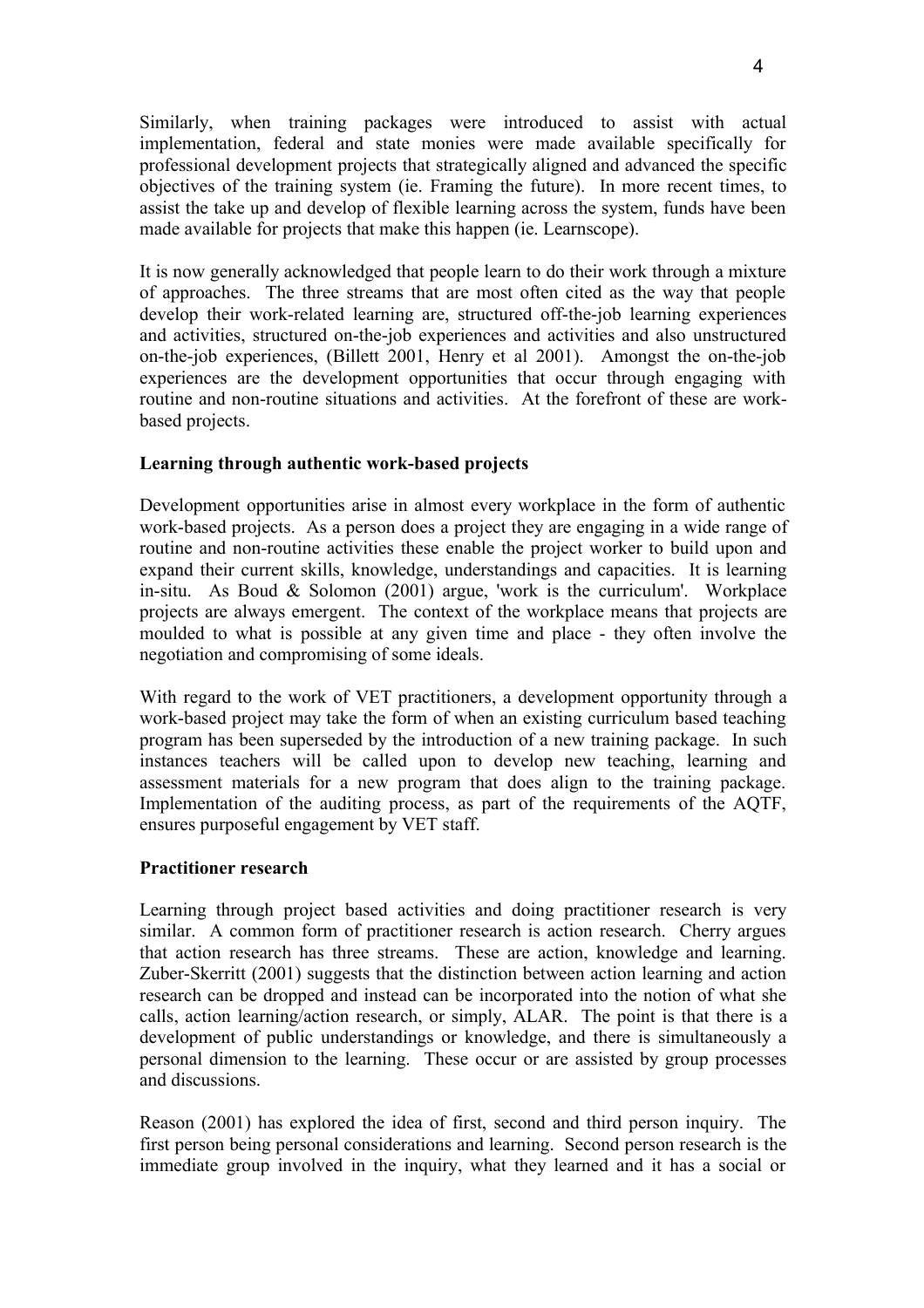public dimension. Third person research has two aspects. Initially it is the metaconcerns about the research process itself. The other aspect is that these discussions may have ramifications for a wider audience than those interested in a particular research project. These too, are public. Rowland (2000) has described a similar framework of the personal context, the shared context and the public context.

Project based learning has been described by Kilpatrick (1918). It also has a long history in the German didactics tradition. Recently, Poell et al, (1998) have researched project-based learning in organisations. Within VET in Australia, the work of Sefton et al, (1994); Sefton et al, (1995); Virgona et al (1998); Sefton (1999), Henry (2001) & Roszkowski (2001), continue to be foundational. Many have argued for reflective practice to be included and developed as an approach that can be used to enhance the learning and professional development process. Accordingly, reflective practice is a common ally to project-based learning and practitioner research.

The VET practitioners that were the participants in this research study used practitioner research as their preferred methodology, though this was often informal. Often this occurred in conjunction with project management, reflective practice and aspects of action, work-based, and project based learning.

## **The components of the project model**

It was agreed from the outset that the work-based projects that were undertaken by these participants were to culminate in three final components. The work-based project was to have outcomes that were to be useful in the context of the actual workplace. This was named as a portfolio of artefacts or products. The form and contents of the portfolio was left open to individual negotiations. It could take the form of a report with recommendations for the workplace, a collection or folder of human resource materials, teaching and learning materials or texts for an educational program, or even a marketing strategy.

The second component for final assessment was to be some kind of document, text or report that discussed the processes behind the project, the research and the learning. Such a document would be where participants would explore their own learning through the processes of reflective practice. The third component was a presentation where they could showcase their work to others. Like the second component this gets participants thinking through issues of representation around what they were doing and what they were finding. Moon (1999) argues that it is through this representation both written and oral where the reflection process is further intensified resulting in even deeper and more significant learning.

### **Documenting each project**

Discussions about direction, form and approach were held with the participants over the course of the project. Some projects went over a semester and others over the whole year. Some participants had three discussions with the researcher; others meet four times and some five. At these meetings the processes being used were reviewed, progress was noted and immediate goals set. Some projects continued to shift around and unfold in relation to their context. Mostly these changes were beyond the control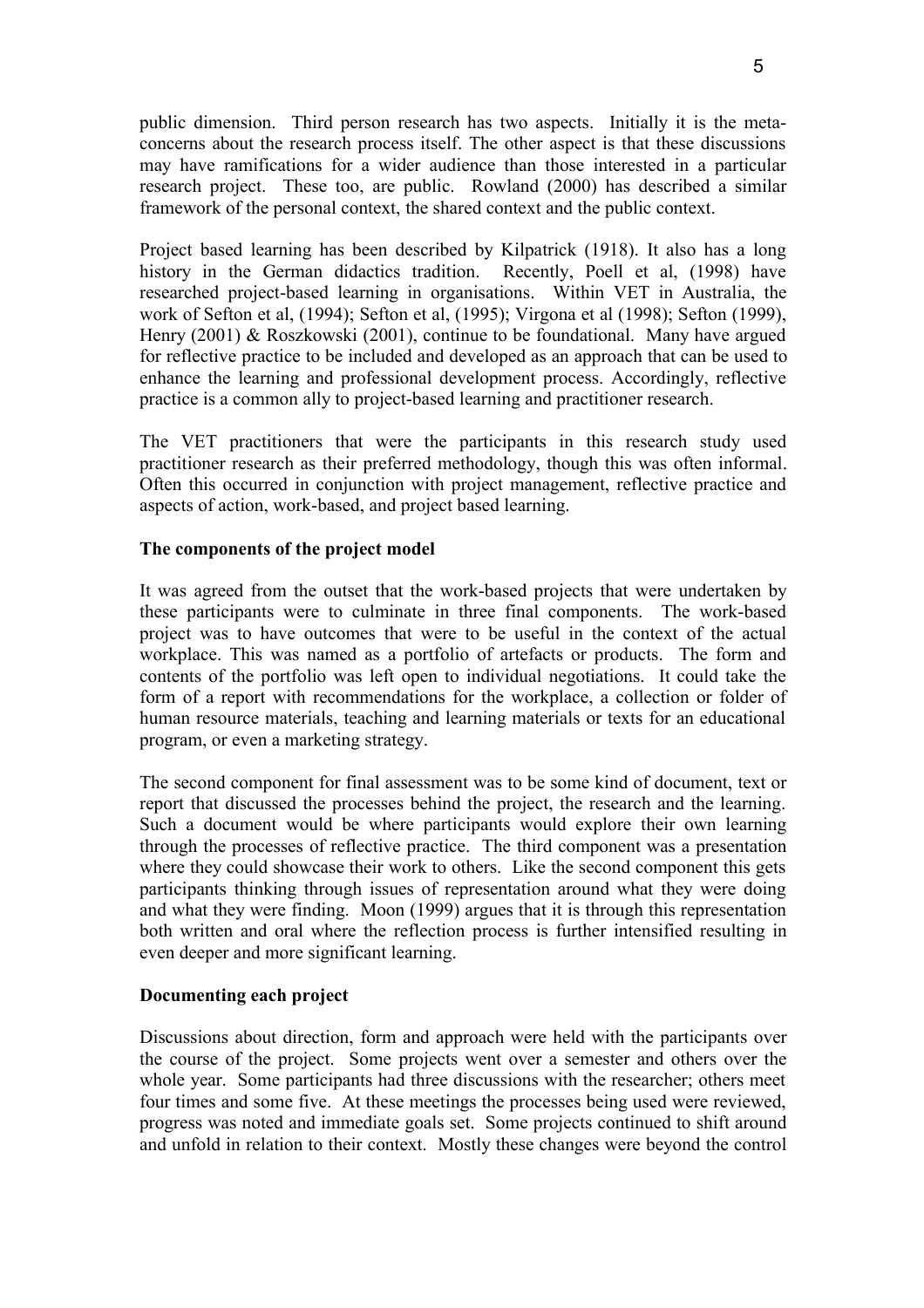of the participants. Both the researcher and the participants documented the projects and the associated processes separately.

Table 1 provides a brief indication of the participants work role and a very brief description of their project.

| Id#     | Teaching              | Brief project description                                | <b>GDIET</b> Subject                               |
|---------|-----------------------|----------------------------------------------------------|----------------------------------------------------|
|         | area                  |                                                          | enrolment                                          |
| $M-001$ | <b>Business</b>       | Customised curriculum, teaching,                         | <b>TCHE</b><br>1078<br>Major                       |
|         |                       | learning and assessment materials                        | Workplace Project                                  |
|         |                       | on Finance for overseas<br>client                        | (24 credit points)                                 |
|         |                       | group - taught in Asia.                                  |                                                    |
| $F-002$ | Health<br>and         | Development of a companion text                          | 1075<br>Minor<br><b>TCHE</b>                       |
|         | Bio                   | that uses Australian terms<br>for                        | Workplace Project and                              |
|         | sciences              | nursing and health sciences area (to                     | <b>TCHE 1073</b>                                   |
|         |                       | textbooks<br>accompany<br>that<br>are                    | <b>Workplace Practicum</b>                         |
|         |                       | sourced from the USA)                                    | (24 credit points)                                 |
| $F-003$ | Industrial            | Development of teaching, learning                        | Minor<br>TCHE 1075                                 |
|         | design                | assessment resources for<br>and<br>a                     | Workplace project                                  |
|         |                       | topic of Platonic forms                                  | (12 credit points)                                 |
| $F-004$ | <b>Business</b><br>IT | Development of teaching, learning                        | <b>TCHE</b><br>Major<br>1078                       |
|         |                       | and assessment resources for a                           | Workplace project<br>(24 credit points)            |
|         |                       | Organisational<br>subject<br>called<br>development in IT |                                                    |
| $M-005$ | Electrical/           | Redevelopment<br>and rewrite<br>of                       | 1075<br>Minor<br><b>TCHE</b>                       |
|         | Electronics           | Module NE 31 Workbook and                                | Workplace Project and                              |
|         |                       | resources                                                | <b>TCHE 1073</b>                                   |
|         |                       |                                                          | <b>Workplace Practicum</b>                         |
|         |                       |                                                          | (24 credit points)                                 |
| M-006   | Electrical/           | of<br>Development<br>a pre-course                        | <b>TCHE</b><br>1075<br>Minor                       |
|         | Electronics           | program for the Subject 4 for                            | Workplace Project and                              |
|         |                       | Sergeants course in Electrical and                       | <b>TCHE 1073</b>                                   |
|         |                       | Electronics                                              | <b>Workplace Practicum</b>                         |
|         |                       |                                                          | (24 credit points)                                 |
| M-007   | Chemistry             | The development and teaching of a                        | <b>TCHE</b><br>1078<br>Major                       |
|         |                       | program on food chemistry to ADF                         | Workplace project                                  |
|         |                       | personnel                                                | (24 credit points)                                 |
| M-008   | Telecom-              | Development<br>of<br>$\mathbf{a}$<br>unit<br>on          | <b>TCHE</b><br>1075<br>Minor                       |
|         | munications           | Communications systems including                         | Workplace project                                  |
|         |                       | Program documentation, teaching,                         | (12 credit points)                                 |
|         |                       | learning and assessment resources                        |                                                    |
| M-009   | Fashion<br>$\&$       | Marketing teaching programs and                          | <b>TCHE</b><br>1073                                |
|         | Textiles              | services to the TCF $&$ L Industry                       | Workplace Practicum                                |
| $M-010$ | Electrical/           | Research<br>project<br>into                              | (12 credit points)<br><b>TCHE</b><br>1075<br>Minor |
|         | Electronics           | army<br>apprentices<br>and<br>their<br>of<br>use         | Workplace Project and                              |
|         |                       | computers and computer skills                            | <b>TCHE</b><br>1073                                |
|         |                       |                                                          |                                                    |
|         |                       |                                                          |                                                    |
|         |                       |                                                          | Workplace Practicum<br>(24 credit points)          |

**Table 1 : Summary of participants and projects**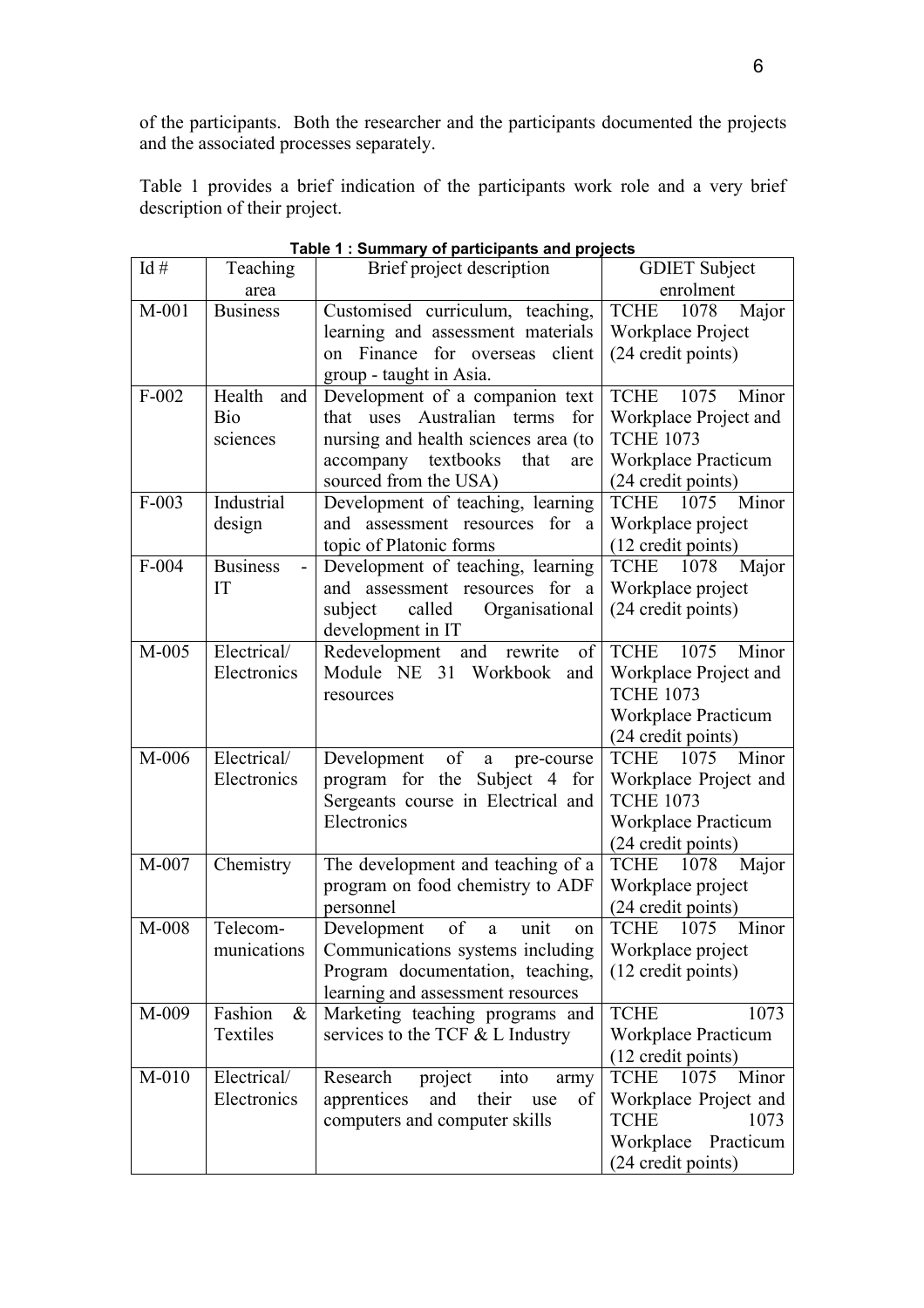| $M-011$ | Aerospace          | Development of program related TCHE<br>documentation<br>including<br>a<br>design project that<br>curriculum<br>identifies a teaching and learning<br>pathway | 1078<br>Major<br>Workplace project<br>(24 credit points) |
|---------|--------------------|--------------------------------------------------------------------------------------------------------------------------------------------------------------|----------------------------------------------------------|
| $F-012$ | <b>Business</b>    | Development of teaching, learning                                                                                                                            | <b>TCHE</b> 1078<br>Major                                |
|         | IT                 | and assessment resources for two                                                                                                                             | Workplace Project                                        |
|         |                    | subjects in Certificate IV in I.T.                                                                                                                           | (24 credit points)                                       |
| $M-013$ | Health<br>and      | Mentoring program for online                                                                                                                                 | <b>TCHE</b><br>1078<br>Major                             |
|         | <b>Biosciences</b> | teaching<br>and<br>learning<br>1n                                                                                                                            | <b>Workplace Project</b>                                 |
|         |                    | Myatherapy                                                                                                                                                   | (24 credit points)                                       |
| $M-014$ | Automotive         | of<br>analysis<br>Exploration<br>and                                                                                                                         | <b>TCHE</b><br>1075<br>Minor                             |
| &       | Mechanics          | software for the development of                                                                                                                              | Workplace Project                                        |
| $M-015$ |                    | teacher/students workbooks<br>and                                                                                                                            | (12 credit points)                                       |
|         |                    | resources                                                                                                                                                    |                                                          |

## **Analysis of the projects**

From the analysis of the projects, five variations have emerged on the original basic design. The first of these is a project that is directly associated with or derived from an internal professional development program.

### *Variation 1: based on an internal professional development program*

Participant (M-009) undertook their project as a component of a strategic internal professional development program that is run annually by the university to develop and encourage 'innovation and entrepreneurship'. In this case, a vignette has been written of the project component in that program. This captures the way in which it was undertaken and the recommendation has been made that others who do this internal professional development program and complete the associated work-based project can get an automatic credit for one subject within the GDIET. The option to give credit for two subjects remains with this to be determined on presentation of the components of the actual project. This decision is made on the basis of the work value and comparison with the requirements of two of the core subjects.

Similarly, the project undertaken by participant (M-013) was an extension and follow up to another internal professional development program on the Distributed Learning System (DLS). This internal program consists of four modules of which the first two develop basic understandings for using blackboard for student interaction. Modules 3 & 4 involve program participants developing an actual learning site using blackboard. This is considered to be a work-based learning project. This participant's project of mentoring other staff in the use of the DLS has been written up and credit provided. An offer has been made to extend this principle to Learnscope projects in 2003.

### *Variation 2: a research project*

Participant (M-010) teaches Electric and Electronics at the Army Training Centre. He designed a small-scale research study. The study was guided by a specific question to determine the level of use and skills with computers by army apprentices. This participant designed a questionnaire, collected data, analysed the data, wrote up a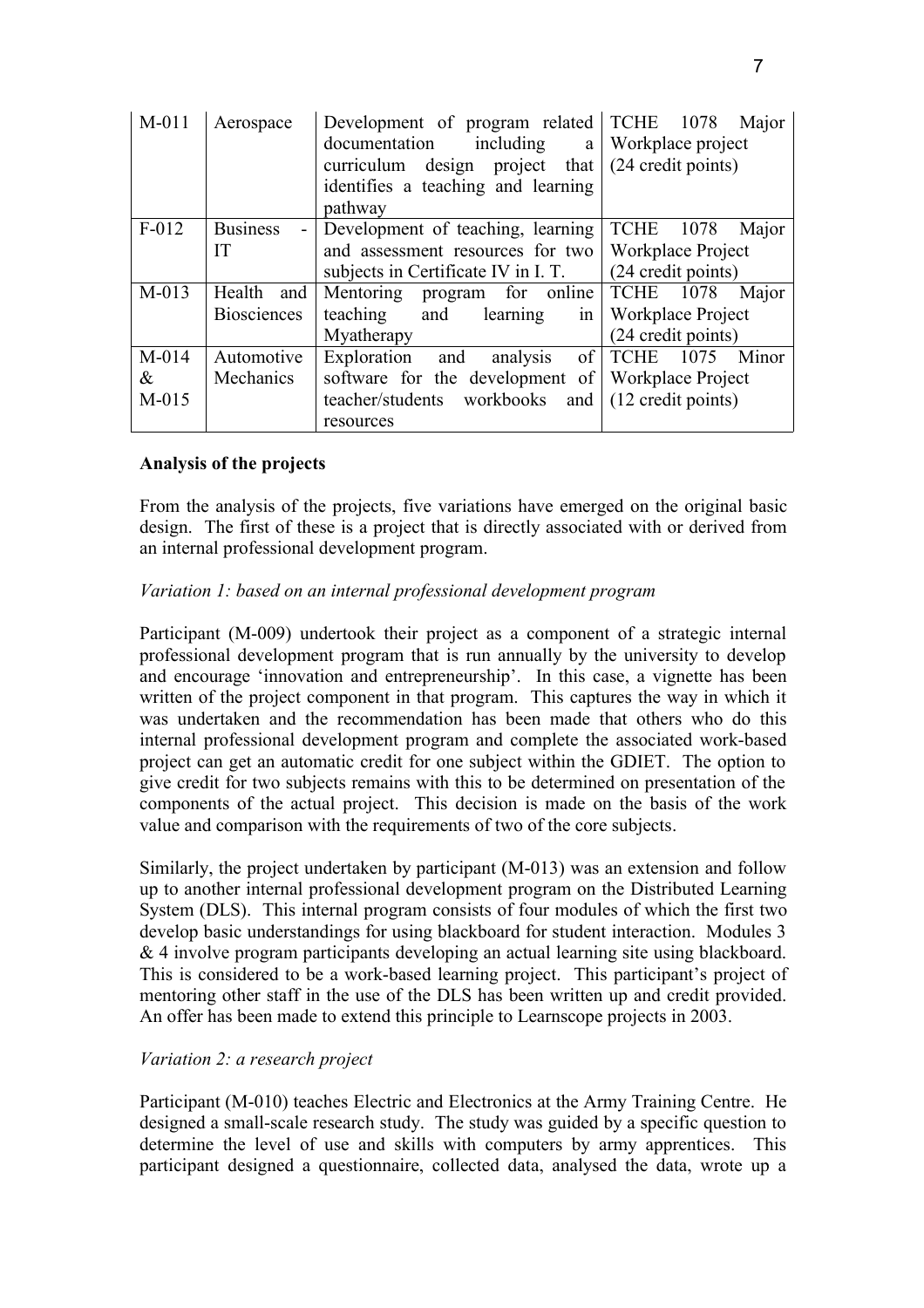report with graphical representation of the data, discussed the analysis and developed findings and conclusions.

## *Variation 3: an evaluation project*

Participants (M-014 & M-015) worked together as a team and conducted an evaluation project. They developed selection criteria for software use for web-based publishing of student workbooks. They visited the organisations of other users of the various softwares in order to gauge its suitability. They road tested selected software and made recommendations for purchase to their departments based on their study.

# *Variation 4: design and development of teaching, learning and assessment materials*

Of the fifteen participants in the study, this was the popular project focus and design with nine participants choosing projects that fall into this category. Decisions to do these kind of projects was based on a belief by three of the participants that a subject that they were directly involved with should be improved and organised more thoughtfully.

Three others were associated with the development of new materials because of conversion and changeover from obsolete curriculum based programs to the implementation of training packages. One of these in the area of Aeroskills involved the identification of 'a learning pathway/curriculum' that is an innovative approach to the implementation of training packages and results in a case study that should be disseminated broader for this purpose alone.

The final three projects in this area were associated with the development of customised programs for external clients. One of which was a cohort located offshore and the two other programs for Australian Defence Force personnel.

# *Variation 5: is a hybrid mix of a number of the above basic designs*

The project by participant (F-002) is an example. On paper this project appears to involve the development of a companion text to accompany nursing textbooks sourced from the USA that uses different terminology. The way in which this participant has undertaken this project has meant that the selections and complex decisions about terminologies has occurred through highly consultative processes, using focus groups and individual and group interviews.

Interestingly, it became necessary to restrict this participant's work to contain the effort to a double subject credit. This gives rise to the finding that there is a balance needed between the inquiry process, the production of the project portfolio and the writing up of the reports. When any one of these components, blows out to be larger than expected then flexibility and judgement need to be shown to re-balance these ensuring that they have a combined effort that is equivalent to the number of subjects that credit is being sought. In this case the report component was cut down substantially.

Participant (M-010) in his development of a student workbook in the area of Electrical and Electronics diagrams and codes also used a hybrid approach. This participant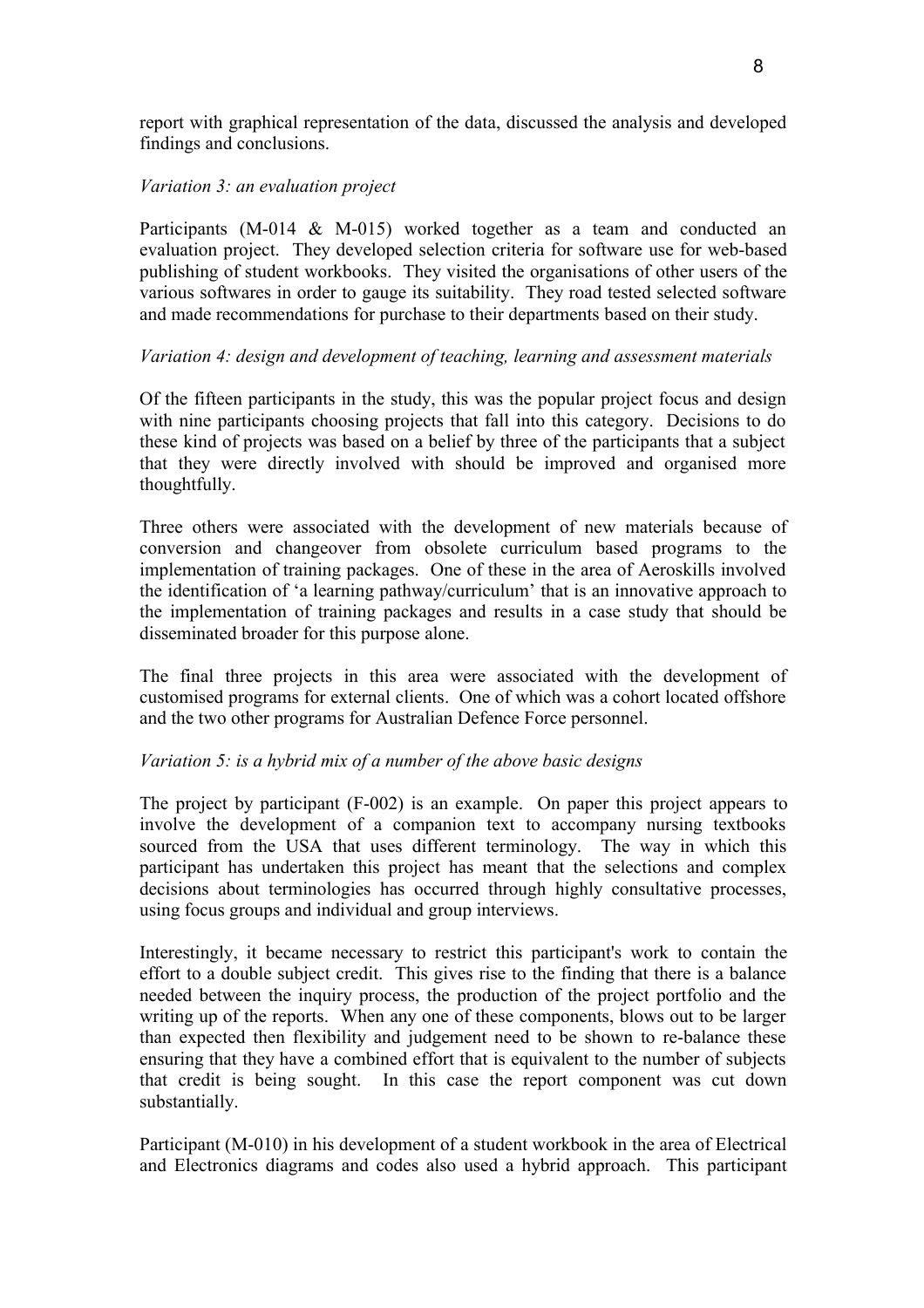designed and conducted an evaluation project, using questionnaires and informal group discussions. The responses in his research identified the strengths and weaknesses of the existing materials and informed him on where his efforts needed to be concentrated with the redevelopment. Changing contextual issues made this highly emergent.

Interestingly, six of the fifteen participants enrolled and completed a negotiated workplace project (that is equivalent to two subjects). Three participants enrolled into the negotiated minor workplace project and one completed their project when enrolled in the workplace practicum. Both of which are equivalent to one subject. Interestingly, four participants initially enrolled into the minor workplace project and as their project emerged it also grew in magnitude. These participants then decided to enrol into the workplace practicum thereby gaining a two-subject credit for their project. Taking this logic it could also be possible to grow a project and using the options available, a participant could gain credit equivalent to a three or four subject sequence.

## **Findings and implications**

The findings of the study include the identification of five variations on the initial basic design. A template for writing up project proposals has been development based on sound principles of project management. Templates have been developed for use with each of the four basic report formats depending on which is most applicable. Also an RPL statement and policy for recognition of work-based projects has been written up and will be forwarded to the Advisory committee of the GDIET for ratification. Each of the projects has been written up as vignettes. These stand as exemplars indicating to other practitioners that may also be considering being prospective participants in the GDIET, the scope of what is possible, without being definitive. These are available on the web and in a booklet with information on RPL, work-based learning and project design and management.

The participants in this study each enrolled into the various subjects of the GDIET as noted in the previous table. The RPL policy associated with the GDIET states that participants in this program could apply and gain RPL without actually enrolling into a particular subject. In accordance with this, and as a consequence of this research, in the future participants in the GDIET will not have to enrol or pay for the subjects, which they seek to obtain academic credit in through completion of a workplace project. VET practitioners can review the vignettes of practice associated with this study and based on similarity, comparability, and work value, can put a case for RPL for the equivalence of one, two, or three subjects. In this way, this research has provided a pathway for future VET practitioners.

### **Acknowledgements:**

Thanks to Bob Howden, Jane Perry, Veronica Volkoff and to the generous contributions of the VET teachers that participated in this research project.

### **Bibliography**